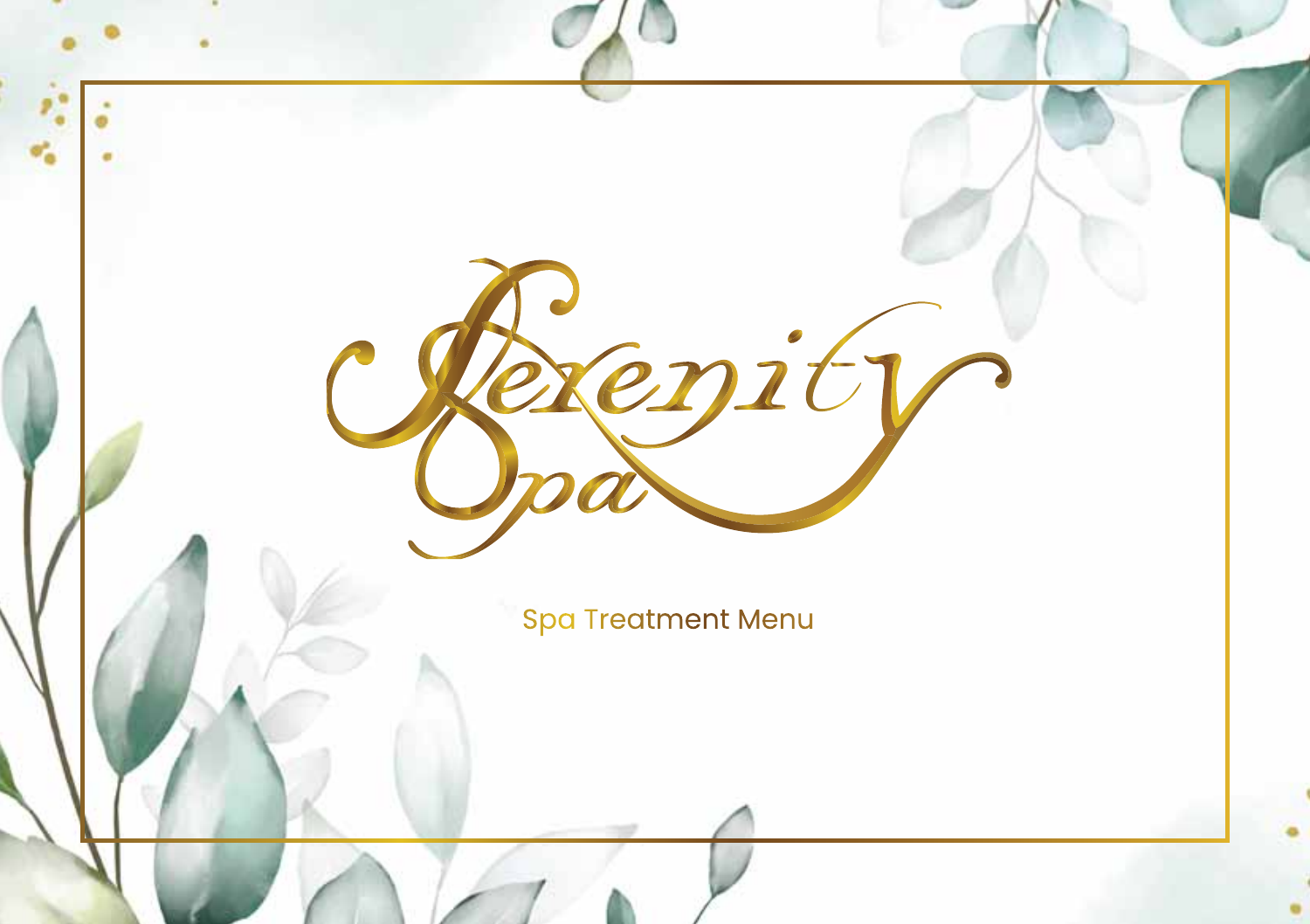Step back from your stress and allow yourself to be submerged in a world of pure indulgence and total relaxation.

Guests at the Spa can choose from a variety of treatments which include spa therapies, beauty treatments and medical aesthetics using the finest products that will beautify and balance both the body and mind.

Our team of experienced and highly qualified therapists are on hand to guide you through a Spa journey designed especially for you and are more than happy to advise on treatments bespoke to your requirements.

The Spa has been designed to allow you to escape to another world - we hope you like it.

The Spa Team



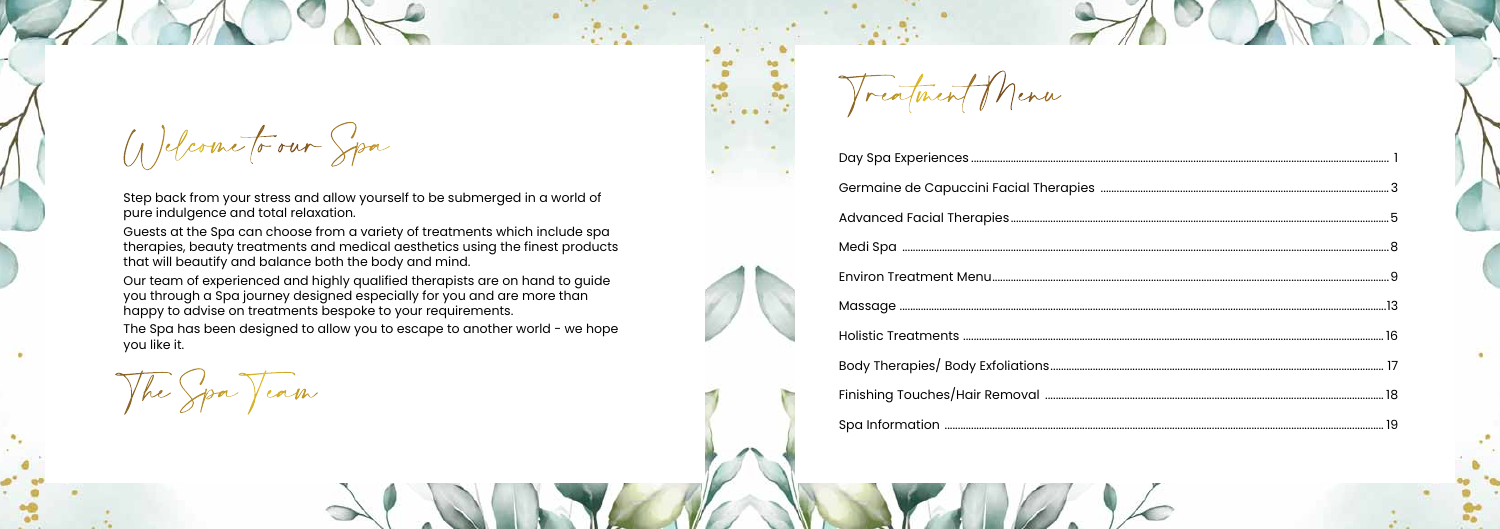# periences

**Serenity Spa Signature** 2 Hours 45 Minutes

**Our Serenity Spa Signature Experience combines some of our most popular treatments resulting in absolute relaxation from head to toe.** 

**Experience includes all day use of spa facilities and lunch in our Spa Café.**

Marine Full Body Exfoliation

Mint and Aloe Body Wrap

Scalp Massage

Break for lunch in our Spa Café

Back, Neck and Shoulder Massage Royal Elixir Facial

Hand and Arm Massage.

**Price €245**

## **Maternity Bliss**

1 Hour 45 Minutes

**Sit back, relax and take the weight of your feet and prepare to feel pampered.**

Maternity Back, Neck and Shoulder Massage 1 Hour Germaine de Capuccini Prescriptive Facial Relaxing Head Massage Foot Ritual Tea/Coffee and Scones in Spa Café

**Price €145**

#### **Melting Moments**  2 Hours

**Transport yourself to another world. Refresh your skin, ease your body and calm your mind.** Full Body Exfoliation Aromatherapy Candle Body Massage Relaxing Head Massage Tea/Coffee and Scones in Spa Café **Price €160**



**Let the glamour and sophistication of this sublime therapy revitalise and energise your body and mind.**

Hot Stone or Swedish Full Body Massage

1 Hour Facial

Tea/Coffee and Scones in Spa Café

**Price €160**

#### **Manpower**

1 hour 45 Minutes

**The perfect Spa escape when you need to recharge your batteries.**

Swedish or Hot Stone Back, Neck, Shoulder and Head Massage

Germaine de Capuccini Prescriptive Facial

Lower Leg and Foot Massage

Tea/Coffee and Scones in our Spa Café

**Price €145** 



## **Simply Scrumptious**

1 hour 45 Minutes

**A real favourite for those who wish to really relax and unwind.** 

Swedish or Hot Stone Back, Neck, Shoulder and Head Massage

Germaine de Capuccini Royal Jelly Facial

Lower Leg and Foot Massage

Tea/Coffee and Scones in our Spa Café

**Price €145**

(Price includes €10 voucher off any home care product over €50)

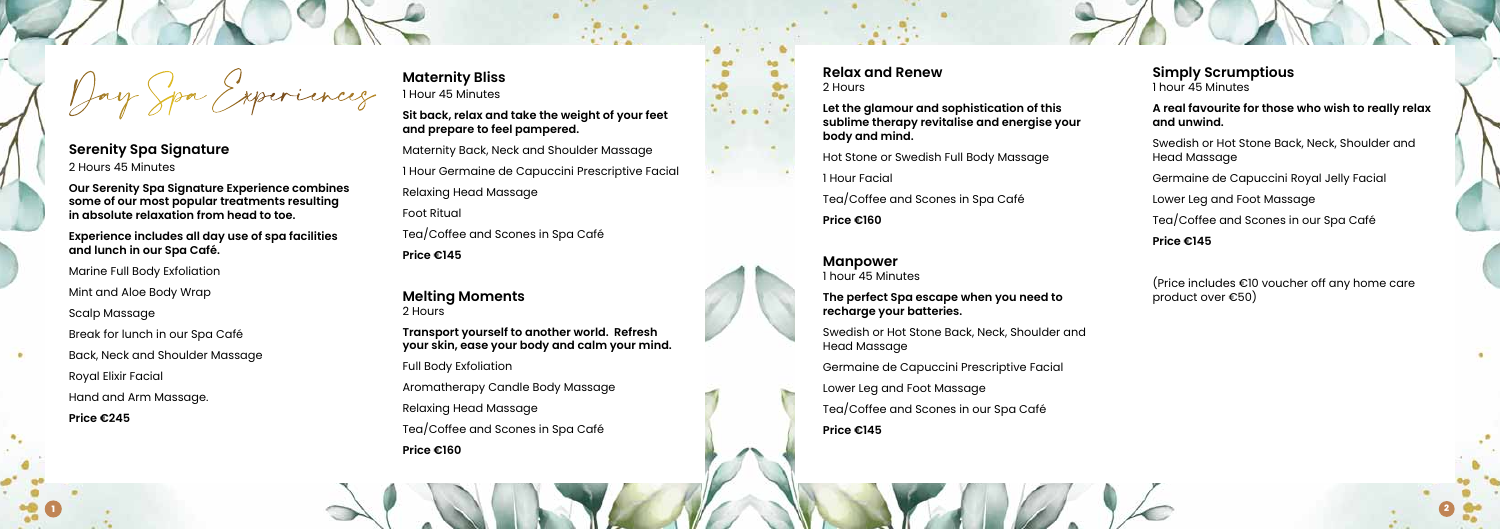Opermaine de Capuccini Facial Therapiez

#### **Classic Spa Prescriptive**

1 Hour

The perfect facial therapy. Our skilled team of therapists will provide a bespoke treatment tailored especially for your skin's needs, regardless of your skin type, age or concerns.

#### **€80**

#### **Purexpert**

1 Hour

An effective range designed for young, oily or acne prone skin. Using gentle but effective ingredients that don't strip the skin, Purexpert regulates oil production for a clear, healthy and shine free complexion.

**€80**

#### **So Delicate**

1 Hour

This hypo-allergenic range contains a blend of natural plant extracts and our exclusive Defensive Complex to soothe sensitive skin. By reinforcing the protective barrier, So Delicate increases the skins tolerance so that over time it becomes less reactive.

**€80**

#### **Royal Elixir**

1 Hour

Packed with antioxidants and essential nutrients, Royal Jelly is ideal for tired and stressed skin. Poria Cocos and Royal Jelly extract help the skin regain its natural immunity against daily aggressions for a radiant and healthy complexion.

**€80**



Combining 3 types of Hyaluronic Acid with thermal aqua from a Japanese volcanic spring, Hydracure deeply hydrates, repairs and protects skin suffering from dehydration.

This therapy will provide immediate and lasting hydration, a complete feeling of comfort and your skin will be left smooth, soft and glowing.

**€85**

#### **For Men Energy Facial**

1 Hour

A treatment designed specifically to meet the needs of men's skin. Infused with a blend of plant extracts and vitamin, this facial therapy is not only relaxing but also rejuvenates the skin, often irritated by shaving whilst working against the appearance of wrinkles, dryness and signs of premature ageing.

#### **€85**

*All of our 1 hour facials include a highly relaxing facial massage and choice of a head, hand and arm or foot and lower leg massage when your facial mask is working its magic.*





**3**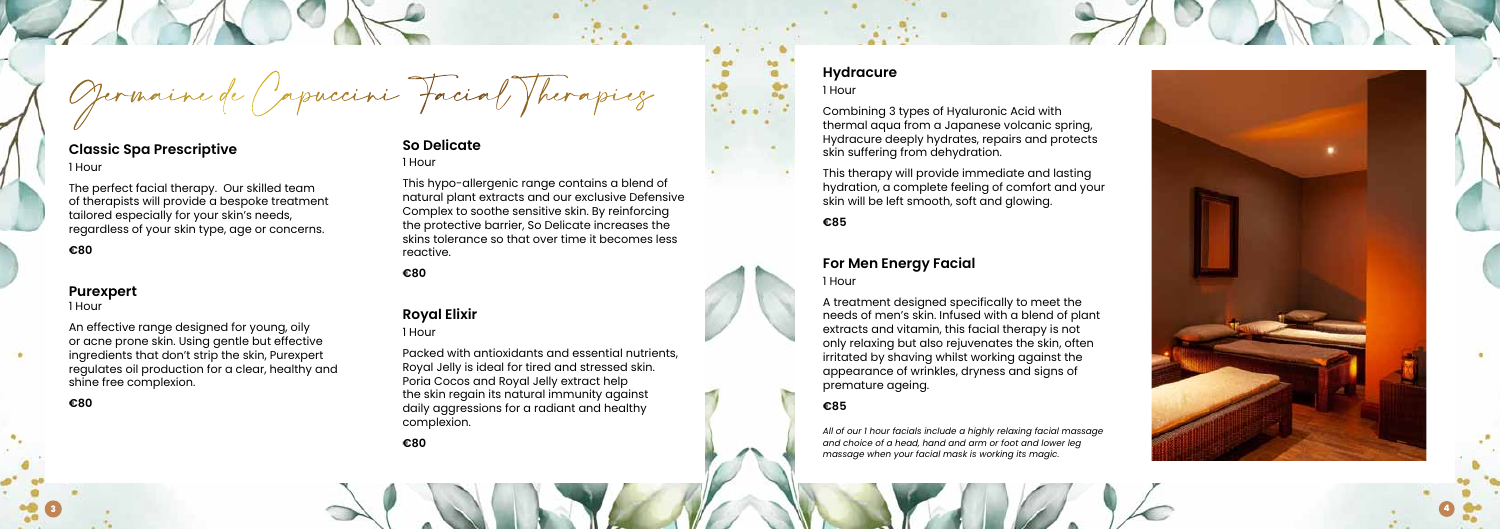Advanced Facial Therapies

## **Excel Therapy O2**

1 Hour 15 Minutes

An intelligent range that prevents and repairs skin damage caused by pollution and artificial blue light. Excel Therapy O2 delivers oxygen deep into the cells of the skin to provide healthy, detoxified, and radiant skin.

#### **€105**

## **Timexpert Radiance C+ Illuminating Facial**

1 Hour 15 Minutes

An innovative facial treatment that increases firmness and generates new collagen whilst reducing dark spots and evening pigmentation. Incorporating a patented formulation which increases the benefits of pure Vitamin C by 6 times.

Vitamin C provides the skin with luminosity, vitality and radiance.

**€105**

## **Timexpert Rides**

1 Hour 15 Minutes

A truly innovate and powerful anti-ageing facial therapy that helps the skin recover its youthfulness. This is the ultimate solution to reduce lines and wrinkles. Exclusive active ingredients Tissulage Tech and BTX Tripeptine combat both dynamic and static wrinkles.

**€105**

#### **Timexpert Lift IN**

1 Hour 15 Minutes

An intelligent treatment that emulates the effects of surgical lifting, providing flacid or sagging skin with volume, lift and firmness. At the heart of this treatment lies our unique and exclusive complex, V-Matrix. With flaccidity in the skin beginning in the deepest layers, V-Matrix works at the root of the problem to rebuild and restructure the dermis, transforming the skin from the inside out.

**€105**

- 
- 
- 
- 





**5**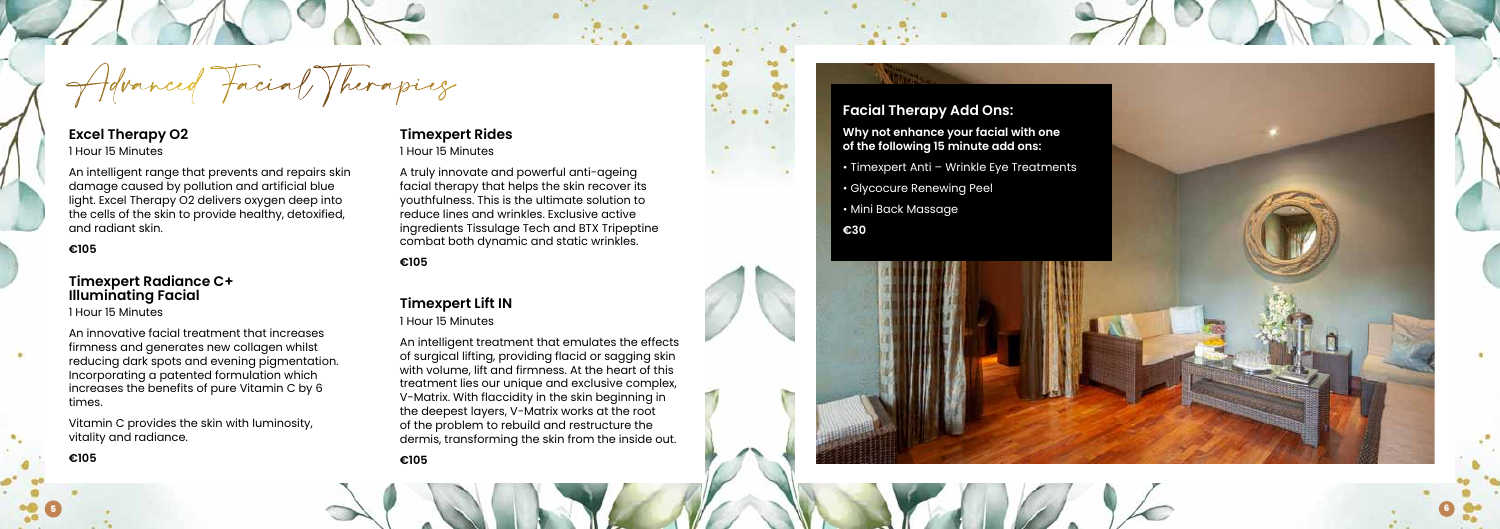

#### **Micro needling**

A therapeutic tool for the treatment of anti-aging, acne scarring, aged skin, stretch marks, uneven skin tone and pigmentation by stimulating collagen and elastin production to thicken the skin thereby erasing wrinkles and smoothing scars.

**From €130**

#### **Microdermabrasion**

An anti – aging treatment that reduces the appearance of fine lies and wrinkles, acne, brown spots and pigmentation, using a high pressure stream of aluminium oxide crystals to superficially peel the upper layer of the skin.

#### **€75**

*All Medi-Spa treatments are conducted following a full detailed medical questionnaire and client suitability.*







**7**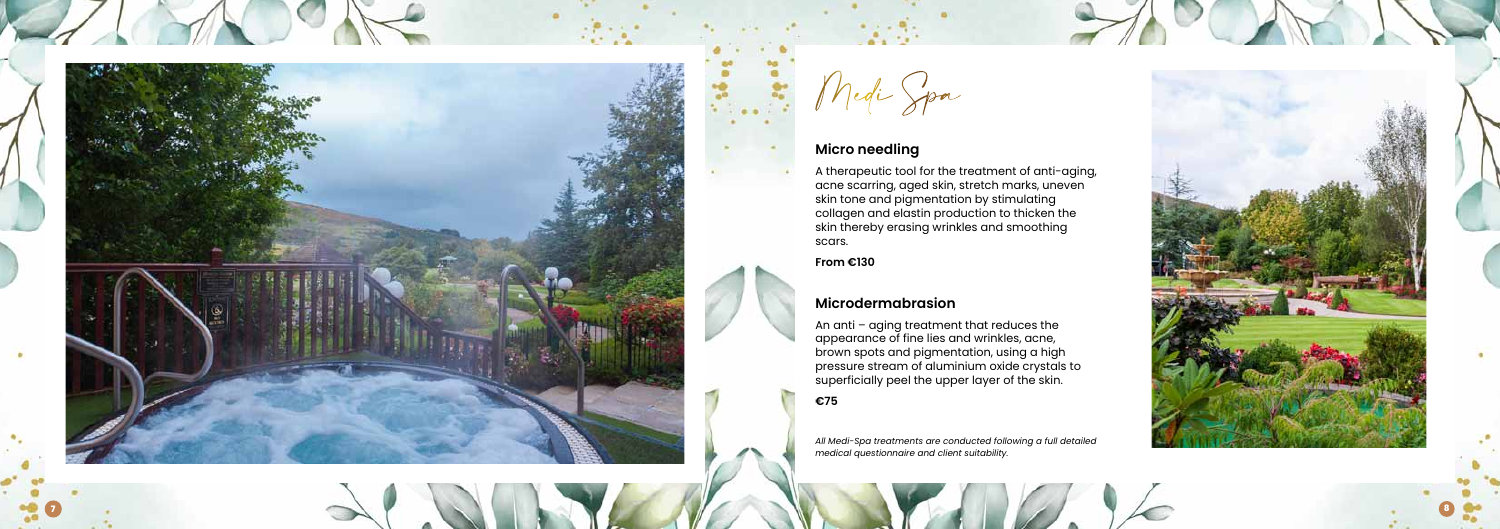

Environ Treatment Menu

**electro-sonic ESSENTIAL TREATMENTS**  60 - 90 minutes

**Environ's pioneering dual electro-sonic technology sets the benchmark for professional skincare treatments. Low frequency sonophoresis together with pulsed iontophoresis in combination with Environ's professional skincare products help deliver more of what skin needs where it needs it most – making a real lasting difference to your skin for life.** 

#### ESSENTIAL **YOUTH RESET**

Helps soften the appearance of fi ne lines, sun-damage & sagging skin with our peptide and vitamin packed facial for a more youthful appearance.

#### ESSENTIAL **MOISTURE BOOST**

Helps reduce the appearance of fine lines caused by dehydration and increases the plumpness of the deeper layers of the skin. Hyaluronic Acid is the hero ingredient, promoting a moisturised, glowing-looking skin.

#### ESSENTIAL **COMFORT CALM**

Ideal for sensitive, irritated skin. A powerful combination of smart ingredients, leaving the skin feeling soothed with a healthy radiance.

#### ESSENTIAL **RADIANCE REVEAL**

A targeted solution for sun-damaged or pigmented skin. Boosting the skin with the correct combination of ingredients, results in flawless, radiant-looking skin.

60mins **€80** 90mins **€110**



Specially developed to target specific areas using Environ's revolutionary dual electro-sonic DF technology, ensuring that your primary skin care concerns are directly addressed. Perfect for when time is limited.

#### **FOCUS-ON FROWN** treatment

An iconic peptide blend assists in reducing the appearance of expression and frown lines around the eyes and forehead resulting in a more youthful appearance.

#### **FOCUS-ON** EYE treatment

Combining our powerful peptide complexes with Hyaluronic Acid ensures a completely refreshed, hydrated and youthful appearance.

#### **FOCUS-ON** TEXTURE treatment

An intensive combination of the three Environ technologies; Dual ELECRO-SONIC, COOL PEEL and MICRO PERFUSION improve the appearance of mild scarring, revealing smoother, evenly textured skin.

#### **FOCUS-ON** EVEN TONE treatment

The powerful combination of vitamin A, C and AHA is a unique approach to assist in lightening the appearance of pigmented marks resulting in a more even-toned, brighter complexion.

#### **FOCUS-ON** FILLER treatment

This innovative, intense and non-invasive treatment helps to smooth the look of facial lines and restore a rejuvenated, plumped youthfulness to the skins appearance'

**€60**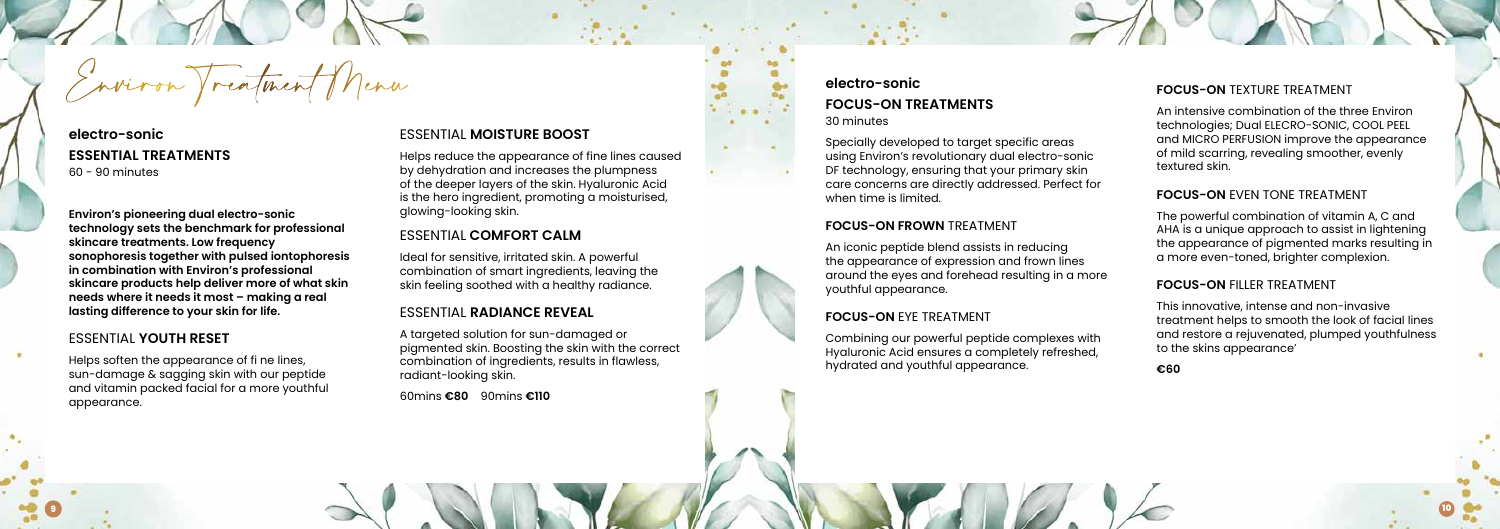

#### **ENVIRON COOL PEEL® TREATMENTS**  45 - 60 minutes

Environ's unique Cool Peel\_ Technology is a non-invasive, intelligent skin renewal system developed by Dr Des Fernandes to safely and effectively help refine, revive and brighten skin. Experience a real, lasting difference to skin through beautiful science.

#### **YOUTH RENEW COOL PEEL**

This cool peel treatment assists with reducing the appearance of premature ageing, fi ne lines, sun-damage and an uneven skin complexion. Discover the power of an intelligent skin peel that will leave the skin looking refreshed and vibrantly youthful.

#### **BRIGHT RECOVERY COOL PEEL**

This gentle lactic acid cool peel assists with reducing the appearance of premature ageing, fine lines and uneven toned skin complexion as a result of excessive sun exposure.

#### **DEEP CLEANSING COOL PEEL**

Environ's interpretation of the classic deep cleanse facial. This unique method of deep cleansing the skin is gentle in exfoliating the skin's surface, yet effective in purifying and assisting to control the appearance of congested, breakoutprone skin. This unique, gentle peel helps to achieve visible improvements, leaving the skin looking radiantly healthy and refreshed.

#### **BLEMISH CONTROL COOL PEEL**

This powerful cool peel therapy assists with the management of blemish prone, distressed skin, by purifying, cleansing and assisting to unclog pores and dissolve impurities. Our hero treatment for problematic skin conditions.



#### **MOISTURE BOOST COOL PEEL**

Designed to gently buff the skin's surface and focus on revitalising dry, tired-looking skin, revealing a healthy-looking glow. This gentle yet effective peel is suitable to do all year round with no visible peeling.

#### **VIBRANT-C MICRO PEEL**

A concentrated, vitamin C infused peel that is freshly mixed before application to ensure optimal freshness and efficacy. Proven to deliver a healthy complexion with an even skin tone and texture because vitamin C is essential for the skin to function at its best. Excellent choice for sundamaged, pigmented and mature skins

**€70-€80**

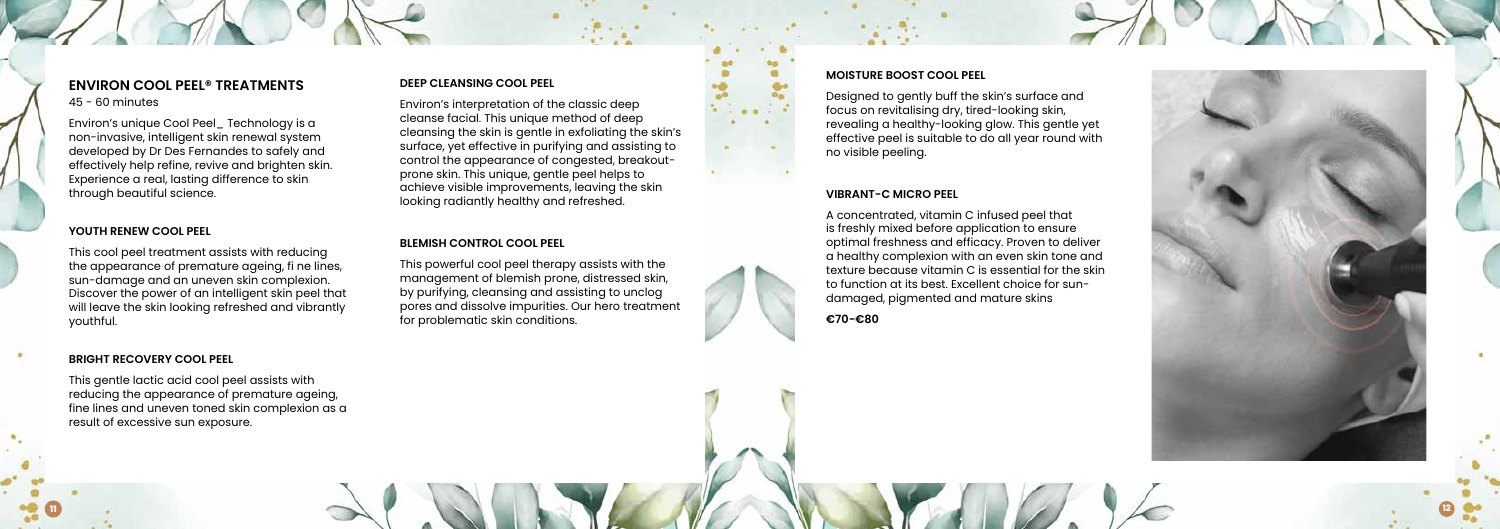Massage

#### **Swedish Massage**

Swedish massage is a whole-body therapeutic massage treatment that works the soft tissues and muscles to help restore health - creating a calming and balancing effect on the nervous system.

Indulge in a beautiful massage using a customised blend of aromatherapy oils to meet your needs.

#### **Body Massage**

1 Hour 20 Minutes (Includes Head Massage)

**€105** 

**Body Massage** 1 Hour

**€90**

**Upper Body Massage**  1 Hour

**€90**

**Back, Neck, Shoulder and Head Massage**  45 Minutes

**€75**

#### **Back, Neck and Shoulder Massage**  30 Minutes

**€60**

**Shoulder, Neck and Head Massage**  30 Minutes

**€60**

#### **Hot Stone Massage**

Heat has long been used to ease muscle tension and pain. It helps increase blood flow and improves circulation. Hot Stone Massage therapy involves using heated Basalt stones with medium pressure for the ultimate relaxation experience.

**Body Massage**  1 Hour 20 Minutes

(Includes Head Massage)

**€120**



**Back, Neck, Shoulder and Head Massage** 

**€80**



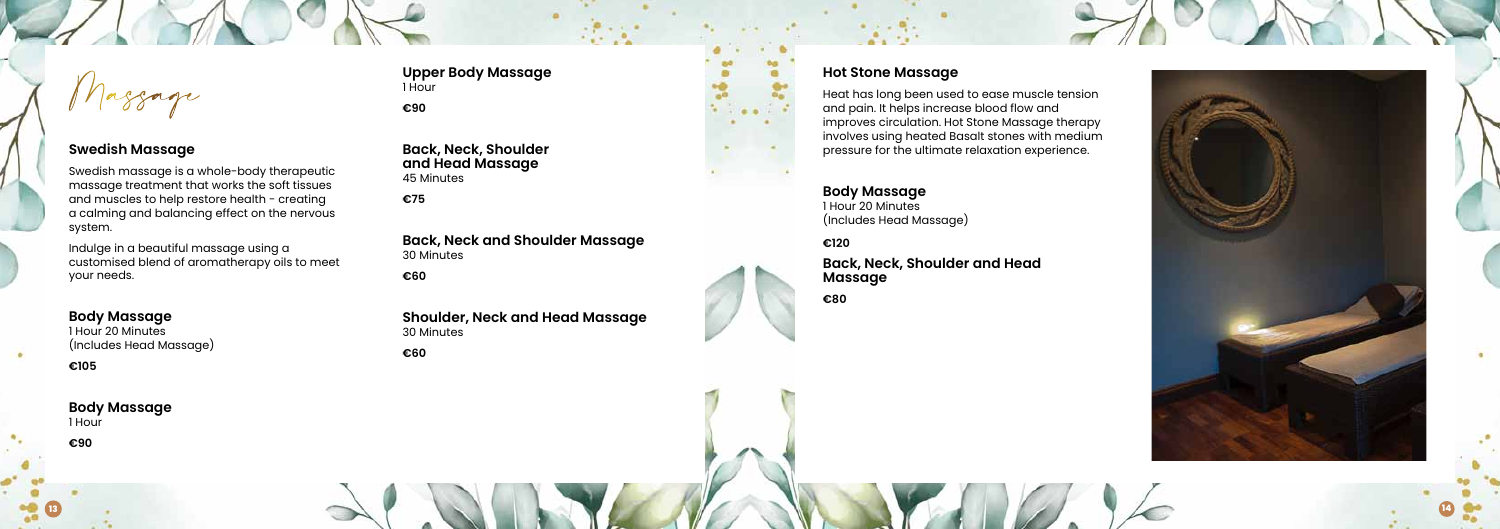#### **Maternity Massage**

Pre-natal massage is suitable for expectant mother's from 14 weeks onwards, and will be performed by one of our specially trained therapists. Massage during pregnancy can ease pain and reduce anxiety whilst promoting relaxation and relieving tired muscles.

\*Not suitable for expectant mothers experiencing any of the following conditions: Pre-eclampsia or gestational diabetes

**Body Massage** (Including Head) 1 Hour and 20 minutes

**€105**

**Back Neck, Shoulder and Head Massage**  45 Minutes

#### **€75**

*Other treatments safe for you to receive during pregnancy: Facials, Manicure, Pedicure & Reflexology.*



listic Treatments

#### **Indian Head Massage** 45 minutes

A concentrated massage of head, neck and shoulders offering the areas that hold the greatest amount of tension, deep relaxation. This therapy allows pure relaxation, creating a general feeling of wellbeing and is performed using the traditional techniques.

**€75**

#### **Hopi Ear Candling** 45 minutes

A Shamanic cleansing technique that produces a revitalising heat which soothes relaxes and helps to relieve stress. This treatment is completed with a relaxing pressure point massage.

**€65**



This is the most calming blend of holistic treatments beginning with an Indian Head Massage to relieve tension in the neck, shoulders and head followed by Hopi Ear Candling which provides revitalising warmth which soothes, relaxes and helps to relieve stress.

**€100**

## **Reflexology**

1 Hour

An ancient pressure point therapy concentrating on reflexes located on the feet. This technique assists the body's natural healing process and relaxes both mind and body

**€70**

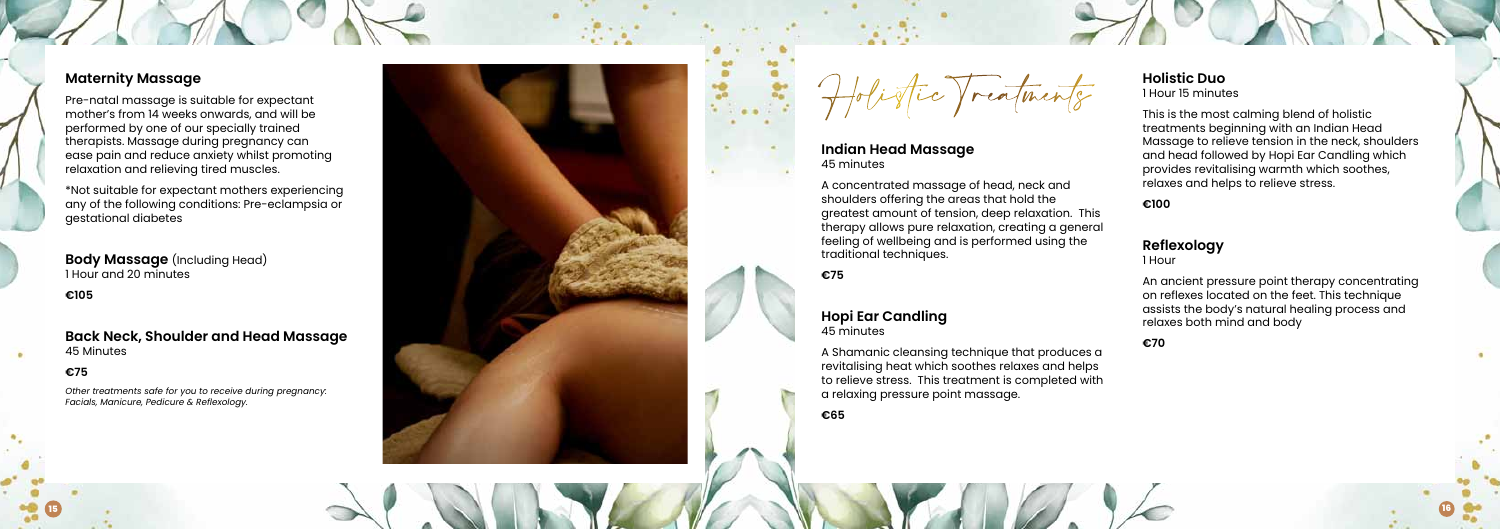herapieg

**Chocolate Body Therapy** 1hr 15mins

Pure indulgence for chocolate lovers everywhere without the calories. Your treatment begins with a chocolate chip body scrub to remove dead skin, followed by a warm bubbling chocolate body wrap and deeply relaxing head massage, finished with a full body moisturisation. A decadent treatment for the body that rejuvenates, nourishes and deeply moisturises the skin.

**€100**

#### **Aloe Body Harmony** 1hr 15mins

Let your tension melt away with this soothing therapy beginning with body brushing to increase circulation and improve skin appearance, this is followed by a back scrub and back, neck and shoulder massage using hot stones, your treatment finishes with a mint and aloe Vera body wrap and deeply relaxing head massage.

**€100**

#### **Smooth As Silk** 1hr 20mins

A sensational marine and salt based scrub exfoliates the body removing any dead skin whilst nourishing and softening the skin, preparing it for a stunning velvety smooth silk wrap. Like a second skin, this exquisite body wrap deeply hydrates your skin and provides it with a satin appearance and a silky touch.

**€100**

Body Exfoliations

Exfoliating the body will remove dead skin cells to provide a brighter, more even skin tone, whilst helping other body products to work more effectively. Choose from one of the following Germaine de Capuccini body exfoliators:

Marine

Chocolate

Lavender

**€65**

Finishing Touches

| <b>Luxury Manicure</b>        | €55                |
|-------------------------------|--------------------|
| <b>Luxury Pedicure</b>        | €65                |
| <b>Gel Polish Application</b> | €25                |
| French Gel Polish             | €28                |
| Eyebrow Tinting               | €10                |
| <b>Eyelash Tint</b>           | €12.50             |
| Eye Trio                      | €28                |
| Gel Removal                   | From $\epsilon$ 15 |
|                               |                    |

Hair Demoval

| <b>Full Leg</b>        | €35      |
|------------------------|----------|
| <b>Half Leg</b>        | €20      |
| <b>Bikini</b>          | From €20 |
| Forearm                | €18      |
| Underarm               | €12      |
| Full Leg and Bikini    | From €45 |
| 1/2 Leg and Bikini     | From €35 |
| Eyebrow                | €12      |
| Upper Lip              | €10      |
| Lip and Chin           | €16      |
| Chin                   | €10      |
| Chest                  | €20      |
| Back                   | €30      |
| <b>Brazilian</b>       | €40      |
| Hollywood              | €45      |
| <b>Extended Bikini</b> | €30      |

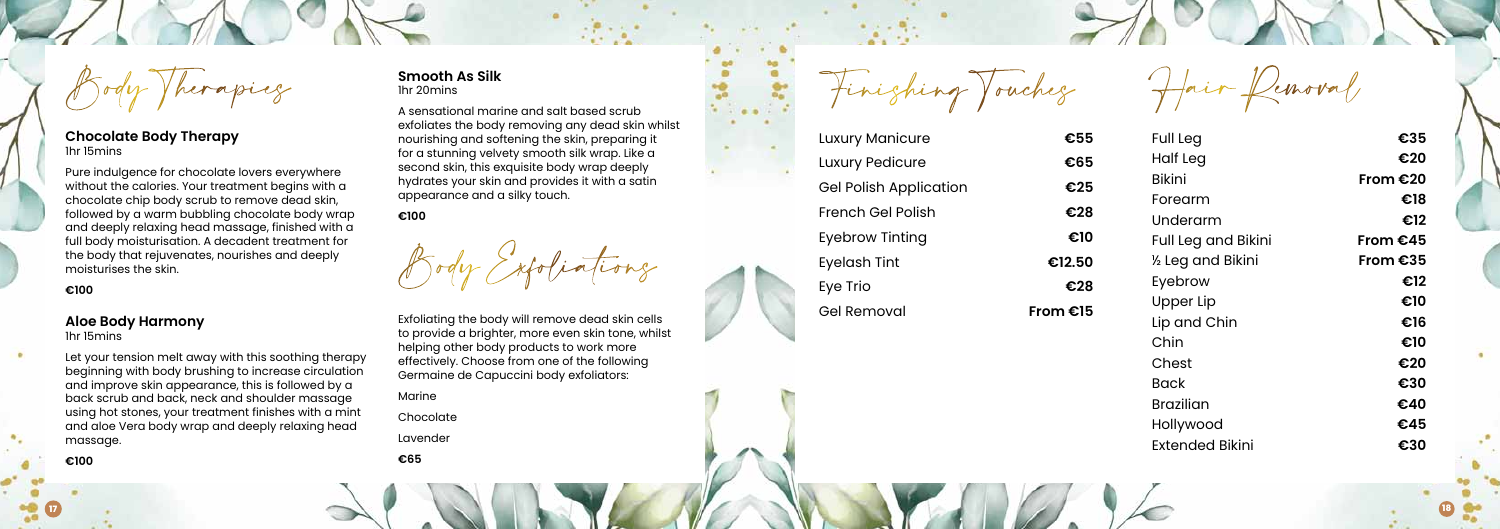#### Makeup Applications **From £20 Pregnancy**

## Spa Information

## Opening Hours

We ask that you arrive 1 hour prior to your scheduled start time. This will enable you to complete a pre-treatment questionnaire, change, familiarise yourself with our surroundings and to relax and unwind in preparation for your treatment. Please be advised that late arrivals may result in a reduction of treatment time.

#### Booking

We recommend you book an appointment for treatments in advance giving as much notice as possible to avoid disappointment.

Enjoy Complimentary access to Spa Facilities when you book a treatment over €55.

We recommend that you use the facilities prior to your treatment. Guests are kindly asked to make their way to changing facilities 30 mins prior to spa closing time.

Luxury Pedicure **£40** allergies, recent minor or major surgery and medication as this could affect your chosen French Gel Polish **£22** Kindly advise us of any health conditions, treatment when making your spa booking.

#### Arrival

Eyebrow Tinting **£7** expectant women (over 14 weeks) Please allow our spa team to guide you in selecting during this special time. We have specially designed treatments for which treatments are most suitable for you

## Gel Removal From **£8** Provisions

#### Spa Etiquette

#### The spa is an adult only environment and open only to persons aged 16 and over, we kindly ask that you do not bring babies/ children along with you to the spa.

Our spa offers the ultimate escape to a world of pure indulgence and total relaxation. Please respect all spa guests' right to privacy and serenity. The spa is a mobile phone, pager, camera and smoke free zone. Under no circumstances are spa guests permitted to bring alcohol into the spa.

## **Health Conditions**

Towels, bathrobe and slippers and a locker are provided for use during your spa visit. Please bring your own swimwear. Swimwear is mandatory in the thermal suite, swimming pool, hot tub and Jacuzzi. Disposable briefs and boxer shorts will be provided for all wet and/or body treatments if required.

#### Home care

To continue your spa experience at home

most products, used in our treatments, are available to purchase or order at the spa reception.

### Gift Voucher

Spa vouchers are available for treatments, day or part day spa packages and products and are an ideal present for someone special. Gift vouchers are non-refundable and must be presented at time of treatment or purchase.

Lost or stolen vouchers cannot be replaced.

## Valuables/Lost Property

Please note that the spa accepts no responsibility for loss of valuables, money and jewellery at any time on the spa premises.

## Treatments/Products/Prices

All prices quoted are subject to availability and may change at any time without prior notice. Gratuities are not included and are welcomed at your discretion.